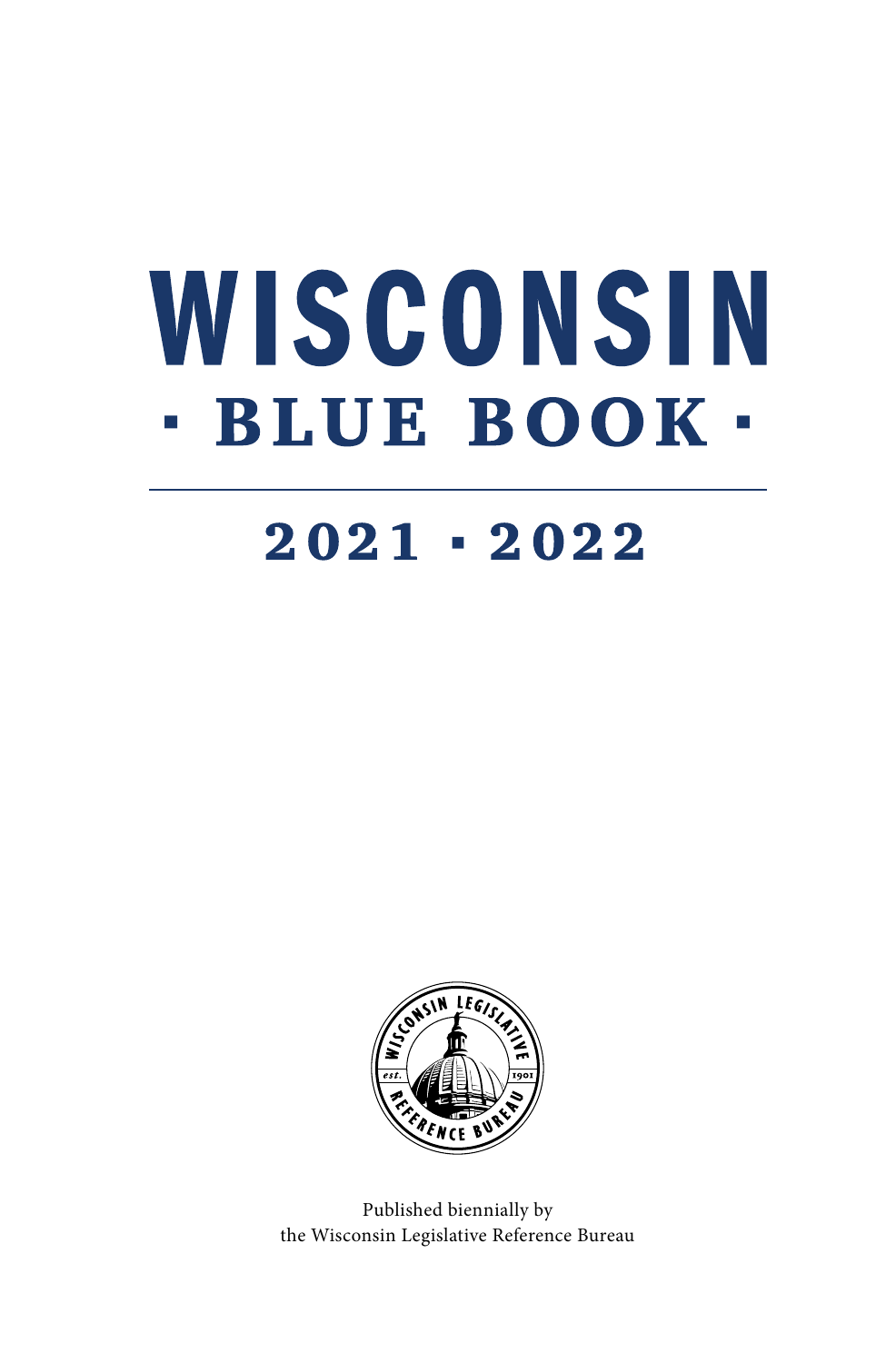To view a pdf of the 2021–2022 *Wisconsin Blue Book*, go to **http://legis.wisconsin.gov/lrb/blue-book**

Wisconsin Legislative Reference Bureau One East Main Street, Suite 200, Madison, WI 53703 http://legis.wisconsin.gov/lrb ©2021 Joint Committee on Legislative Organization, Wisconsin Legislature All rights reserved. Published 2021. Printed in the United States of America

ISBN: 978-1-7333817-1-0

Sold and distributed by: Document Sales Unit Department of Administration 2310 Darwin Road Madison, WI 53704 608-243-2441, 800-362-7253 DOADocumentSalesInformation@wisconsin.gov

**Front cover:** Views of the Wisconsin State Capitol and its verdant 13.5-acre grounds in downtown Madison are stunning from any angle. Here, the capitol's granite dome and crowning statue, Wisconsin—a symbol of the state's motto, "Forward"—peek through the trees on a sunny fall day. GREG ANDERSON, LEGISLATIVE PHOTOGRAPHER

**Back cover:** The first state capitol built in Madison, portrayed in this 1853 engraving, was not only the seat of state government, but a busy public forum used as a dance hall, theater, and even, occasionally, a funeral parlor. After two governors were sworn into office in 1856, with each claiming to have won the 1855 gubernatorial election, citizens came to the capitol in droves to see how this drama—the subject of this book's feature article (see page 290)—would play out. WHS IMAGE ID 7042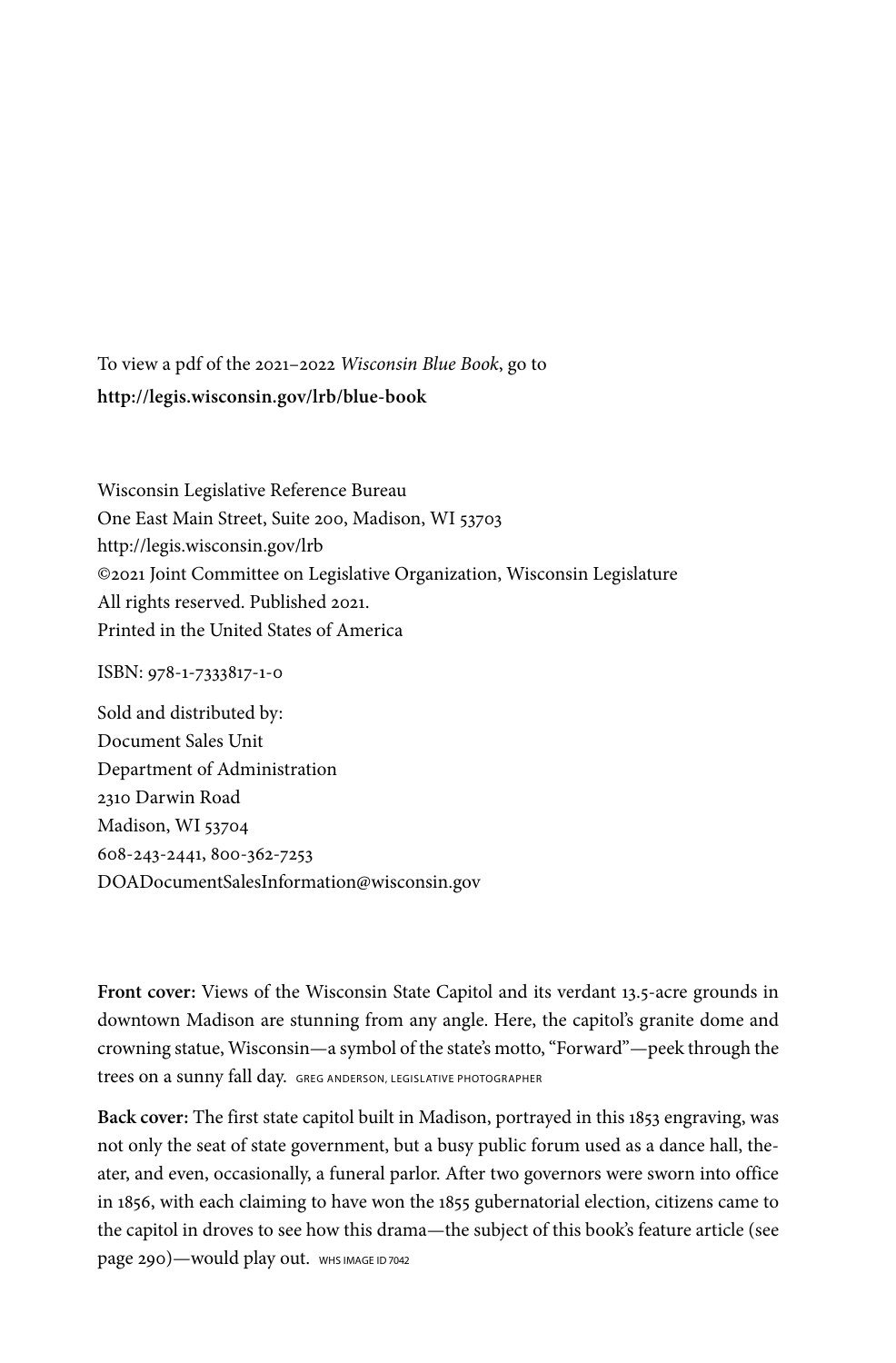

**Tony Evers Office of the Governor**

July 2021

Dear Readers:

This past year, our state, our country, and our world were ravaged by a pandemic that took the lives of thousands of our friends, neighbors, and loved ones. Nearly everything about our daily lives had to adapt to these circumstances, and we have been challenged in more ways than we ever could have imagined. It has been a year rife with worry, loss, and tragedy, and it challenged the depth of our empathy and the strength of our selflessness.

But it was also an extraordinary show of resilience, kindness, and community. We saw this in the retired healthcare professionals who returned to the workforce when we needed them most; in the school staff and community members who delivered meals to our kids learning at home; in the volunteers who provided comfort and company to isolated older adults. I have been overwhelmed—but frankly, not surprised—by the heart, grit, and determination of the people of this great state.

As I write this, the vaccine is being distributed across our state and country. But this pandemic underscored deficiencies and disparities in our state and our economy. Now, we are faced with a decision: we can go back to the way things were, or we can demand the future we dream. We must work in earnest to fix the problems this year brought to the forefront and to bounce back from this pandemic better than before. After all we've been through, we won't apologize for wanting more for each other and our state.

Each *Blue Book*—but especially this one—presents an opportunity for us to reflect; reminds us that we are more than the sum of our differences; and serves as a helpful resource to learn about, respect, and appreciate, not just our state, but each other.

Thank you for picking up a copy. Happy reading and On, Wisconsin!

Sincerely,

Tony Evens

Tony Evers Governor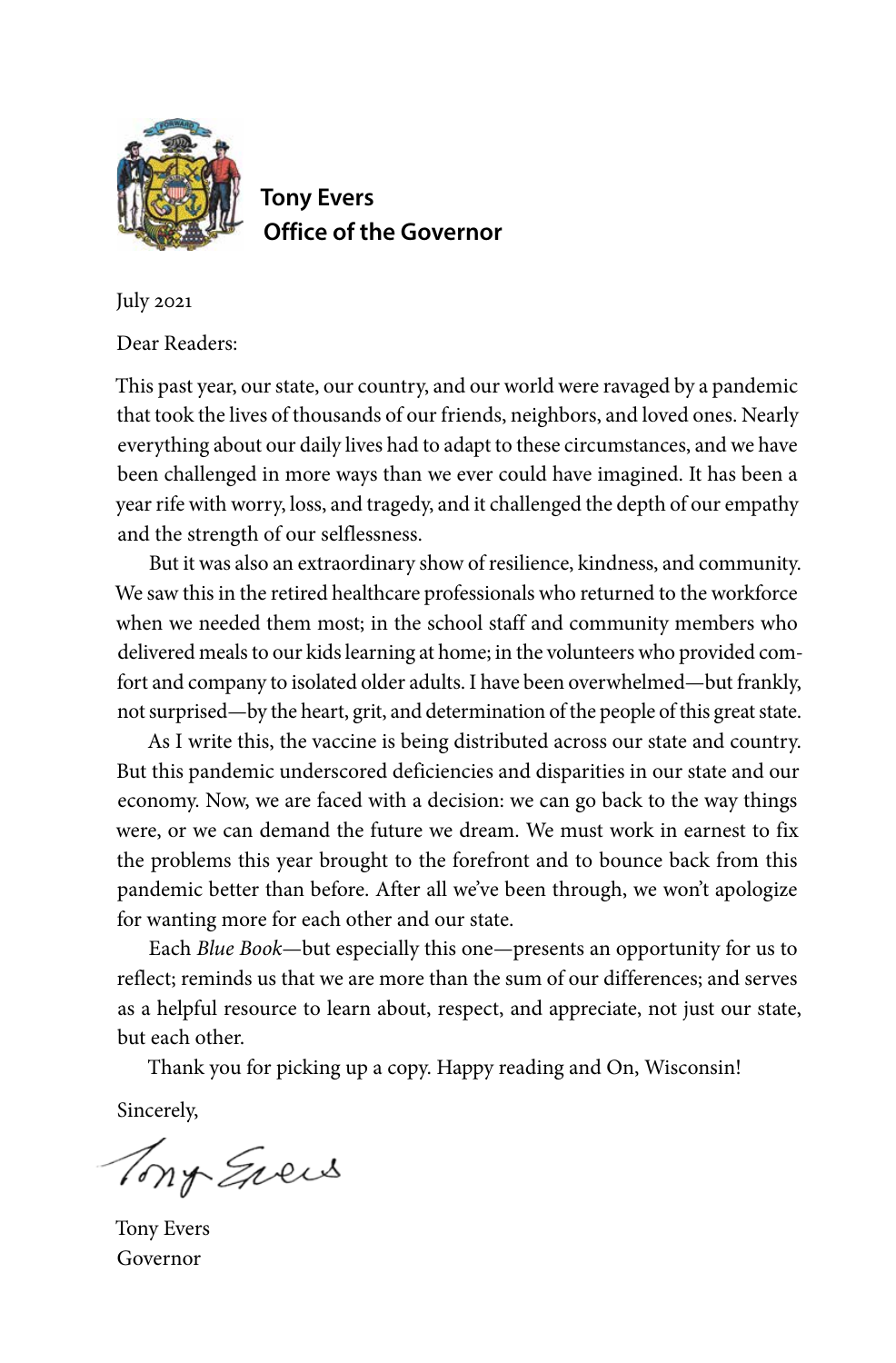Isconsin faced its first major political crisis in 1856. On a bitterly cold<br>day in early January, not one but two men were sworn in as governor:<br>William Barstow, the Democratic incumbent, and Coles Bashford, his<br>challenger day in early January, not one but two men were sworn in as governor: William Barstow, the Democratic incumbent, and Coles Bashford, his challenger and the first gubernatorial candidate of the newly formed Republican party. As days stretched into weeks, Wisconsinites nervously waited to see whether the standoff would end in civil strife. To their relief, the Wisconsin Supreme Court intervened with a ruling in *Bashford v. Barstow* that averted violence and charted a clear course forward.

The 2021–22 *Wisconsin Blue Book* feature article, "Dueling Governors: How the Wisconsin Supreme Court Resolved the State's First Political Crisis," revisits a moment when state institutions stood on shaky ground. Fierce partisan debate over slavery and immigration—coupled with unabashed corruption—threatened to upend what little stability existed in the new state. Against this backdrop, the court's decision in *Bashford v. Barstow* represented the triumph of the state's constitution over chaos. The court simultaneously settled the dispute over the rightful governor and asserted its authority to do so under the constitution. And thanks to its decisive action, Wisconsin not only weathered its first major political crisis but emerged stronger, with a clear separation of powers that has anchored state government ever since.

The 2021–22 *Blue Book* also contains the biographies of all legislators, descriptions of executive and judicial branch agencies, and vital statistics on Wisconsin. The *Blue Book* is an introduction to Wisconsin state and local government and the most comprehensive source for information about the State of Wisconsin. Composing the *Blue Book* requires agency-wide collaboration, involving all LRB staff, to write essays, update tables, and assemble and organize material about the legislature and state and local government. The LRB's legal and research expertise is unmatched, and three people deserve special recognition: Nancy Warnecke, Louisa Kamps, and Kira Langoussis Mochal. Their leadership has been invaluable, and I am grateful for their contributions.

Richard a. Champagne

Richard A. Champagne, Chief Wisconsin Legislative Reference Bureau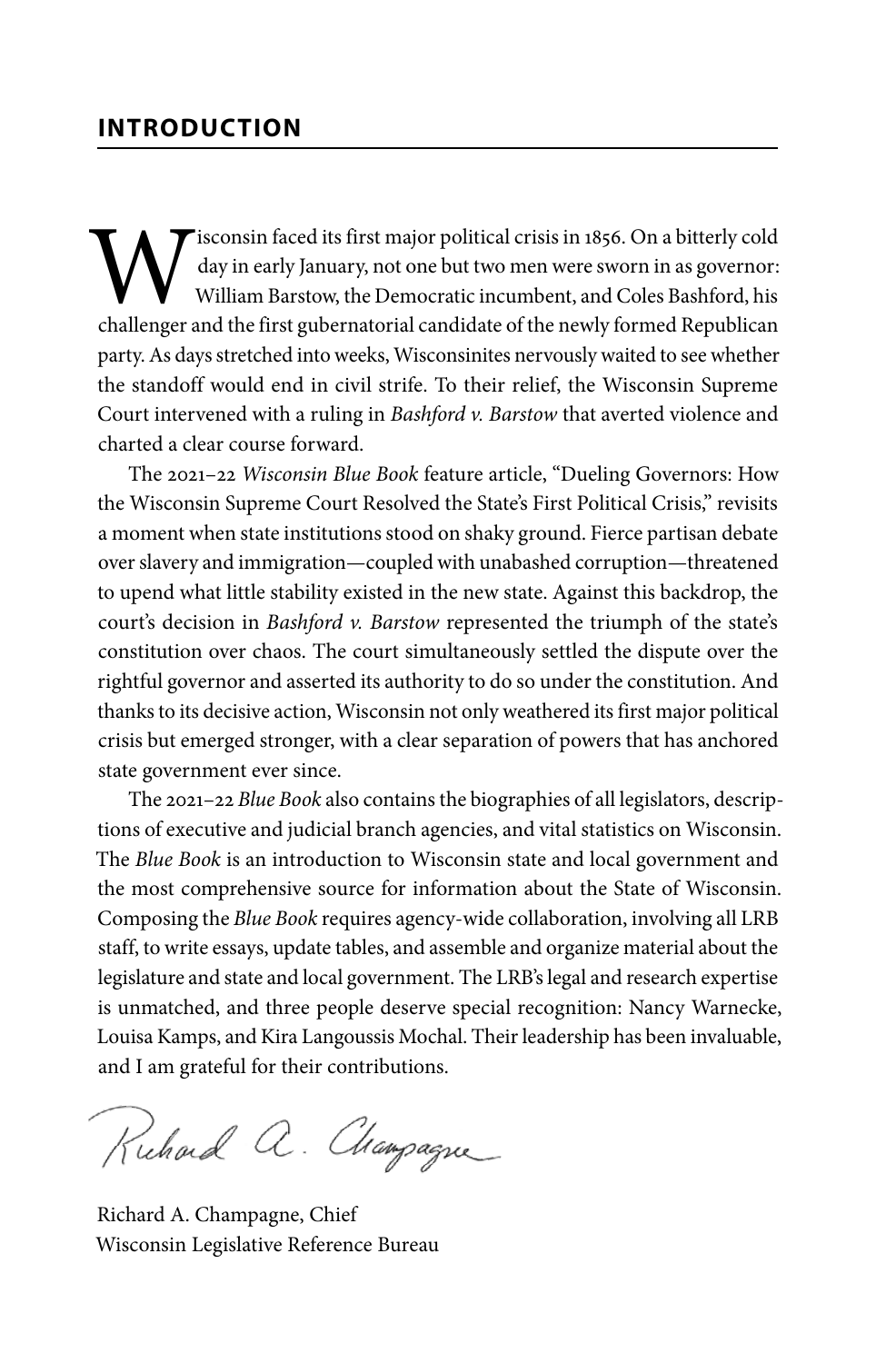### **TABLE OF CONTENTS**

Governor's letter iii Introduction iv

#### 1 Elected Officials

Index of Biographies 2 State executive officers 4 State supreme court justices 8 Congressional delegation 13 State legislature 21

#### 2 Units of State Government

**The Legislature 130** Overview 131 Apparatus for conducting business 132 How a bill becomes a law 137 Senate standing committees 142 Assembly standing committees 144 Joint legislative committees and commissions 148 Legislative service agencies 165

#### **The Executive 171**

Office of the Governor 171 Office of the Lieutenant Governor 184 Department of Administration 185 Department of Agriculture, Trade and Consumer Protection 193 Department of Children and Families 195 Department of Corrections 198 Educational Communications Board 200 Elections Commission 200 Department of Employee Trust Funds 201 Ethics Commission 203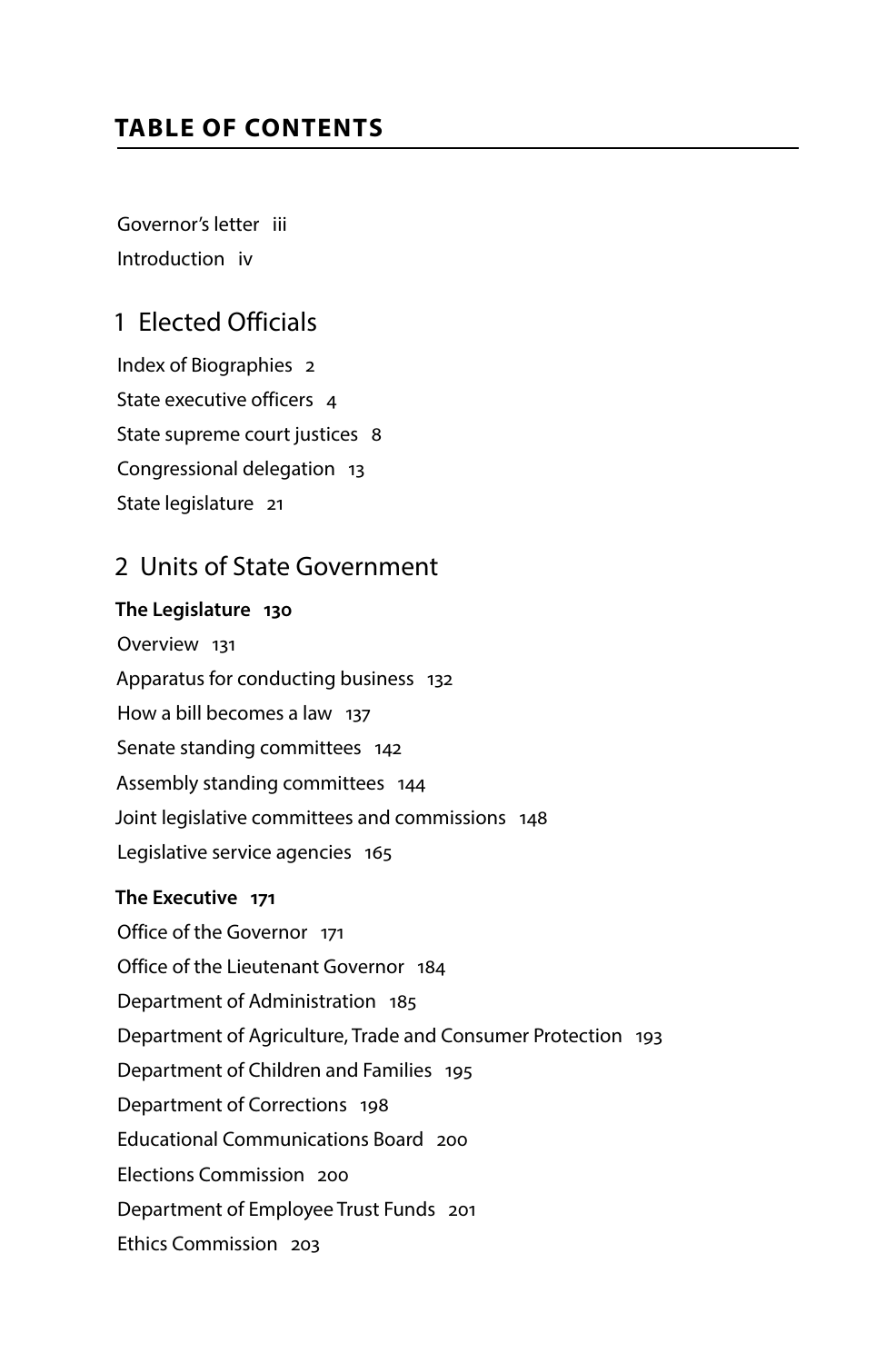Department of Financial Institutions 203 Department of Health Services 205 Higher Educational Aids Board 209 State Historical Society of Wisconsin 209 Office of the Commissioner of Insurance 212 State of Wisconsin Investment Board 214 Department of Justice 214 Department of Military Affairs 217 Department of Natural Resources 219 Office of the State Public Defender 224 Department of Public Instruction 224 Board of Commissioners of Public Lands 227 Public Service Commission 227 Department of Revenue 230 Department of Safety and Professional Services 231 Office of the Secretary of State 237 Office of the State Treasurer 238 Technical College System 238 Department of Tourism 239 Department of Transportation 242 University of Wisconsin System 244 Department of Veterans Affairs 251 Department of Workforce Development 252 Authorities 254 Nonprofit corporations 257 Regional planning commissions 257 Other regional entities 260 Interstate compacts 262 **The Judiciary 271** Supreme court 271 Court of appeals 273 Circuit court 275

Municipal court 279

Auxiliary entities 280